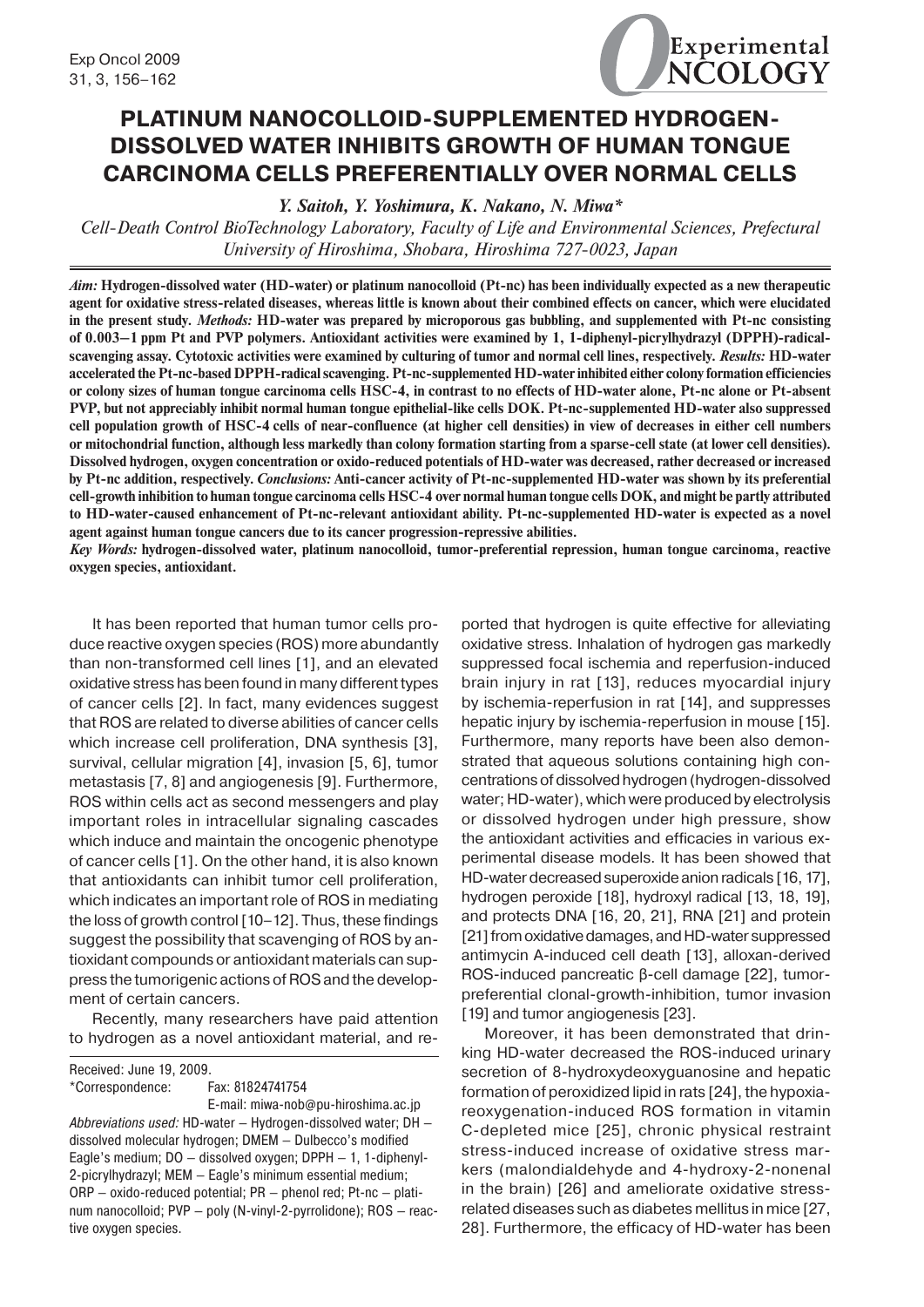demonstrated in clinical trials for the patients with type 2 diabetes or impaired glucose tolerance [29] and a hemodialysis-induced oxidative stress in endstage renal disease patients [30, 31].

On the other hand, platinum nanocolloids (Pt-nc) are generally known to exhibit strong catalysis activity because of their high surface reactivity, and it is also known that Pt-nc have antioxidative effects [32] and the ability to scavenge ROS, superoxide anion radials ( $O_2 \cdot -$ ), and hydrogen peroxide (H<sub>2</sub>O<sub>2</sub>) [33, 34]. Therefore, HD-water supplemented with Pt-nc is expected to be a strong new antioxidant and a candidate for anti-cancer therapy. Indeed, it has been showed that electrolyzed reduced water supplemented with Pt-nc strongly prevents transformation of murine Balb/c 3T3 cells [35].

In the present study, we investigated the anti-cancer effects of Pt-nc-supplemented HD-water for oral tumor cells and its effects for normal cells.

## **MATERIALS AND METHODS**

*Hydrogen-dissolved water (HD-water).* HD-water was prepared by microporous gas bubbling into flowing water about 0.1 MPa at hydrogen pressure of more than 0.6 MPa (HYDRO BATH; Hiroshima Kasei, Hiroshima). Concentrations of dissolved molecular hydrogen (DH) in solution were measured by using a DH meter (DH-35A, DKK-Toa, Tokyo), and concentrations of dissolved oxygen (DO) were measured by using a pH/DO meter (D-55, Horiba, Kyoto), and oxido-reduced potential (ORP) was measured by using an ORP meter (RM-20P, DKK-Toa), respectively at 25 °C. In all experiments, we used HD-water, which indicated each parameter at 1.0–1.3 ppm (parts per million) of DH concentrations, -668 to -481 mV of ORP, and 7.0–7.8 of pH. Hydrophilic colloid poly (N-vinyl-2-pyrrolidone) (PVP) entrapped Pt-nc, containing approximately 4% (wt%) of 2-nm diameter platinum particles, which consist of 8% (wt%) of PVP, was obtained (commercially available) from Tanaka Kikinzoku Kogyo K. (Tokyo). The production method was described in Laid-Open Disclosure Public Patent Bulletin in Japan (333737, 1999) and Japan Patent (P4252151).

*1,1-diphenyl-2-picrylhydrazyl (DPPH) radicalscavenging assay.* DPPH radical-scavenging activity was investigated according to the previous report [36] with minor modification. The solution containing 25  $\mu$ M DPPH in 50% ethanol mixed with diverse species ofwaters (purified water (control), purified water + Pt-nc, purified water + PVP, HD-water and HD-water + Pt-nc), and the absorbance of each mixture was scanned at 400–700 nm after 30 s and 10 min, respectively, with a spectrometer (U-2800, Hitachi, Tokyo).

*Cell culture.* Human tongue squamous carcinoma-derived cell line HSC-4 (RCB1902) was provided by the Health Science Research Resource Bank (Osaka). Cells were cultured in Eagle's minimum essential medium (MEM; Nissui Seiyaku, Tokyo) supplemented with 10% heat-inactivated fetal bovine serum (FBS, Invitrogen Corp., CA), and 2 mM L-glutamine [37]. Normal human tongue epithelial-like cells DOK were supplied by DSPharma Biomedical Co., Ltd. (Osaka). Cells were cultured in Dulbecco's modified Eagle's medium (DMEM, Nissui Seiyaku) supplemented with 10% heatinactivated FBS, and 4 mM L-glutamine at 37 °C [38]. Both cell lines were cultured at 37 °C in a humidified atmosphere of 95% air and 5%  $CO<sub>2</sub>$ . Culture medium containing HD-water or purified water was prepared by dilution of 10-fold concentrated culture medium with each water, and was supplemented with Ptnc if necessary.

*Colony formation assay.* Cells were seeded on a 24-well plate and allowed to attach to the substratum, and then the spent medium was exchanged to fresh cell culture medium that was prepared with HD-water or purified water, which was supplemented with or without Pt-nc. After 3-day incubation, the colonies were stained and photographed, and the total colony numbers per dish and cell numbers per colony were evaluated under a microscope.

*Evaluation of cell viability and cell number.* Cell viability was assessed based on mitochondrial enzymatic conversion of WST-1 [2-(4-iodophenyl)-3- (4-nitrophenyl)-5-(2.4-disulfophenyl)-2H-tetrazolium, sodium salt] (Dojindo, Kumamoto) to yellowish formazan, which is indicative of the number of viable cells. Cells were rinsed with phenol red (PR)-free medium and then incubated for 3 h in PR-free medium containing 10% WST-1 at 37 °C. The absorbance at 450 nm was measured with a microplate reader (FLUOstar OPTIMA, BMG Labtech, Offenburg). Cell numbers were measured with a particle counter (CDA-500, Sysmex, Kobe).

*Statistical Analysis.* The unpaired Student's *t*-test was used to evaluate the significance of differences between groups, and the criterion of statistical significance was taken as *P* < 0.05.

#### **RESULTS**

*Combined effects of HD-water and Pt-nc on DPPH-radical-scavenging activity.* Combined effects of HD-water and Pt-nc on antioxidative actions were investigated in a cell-free system by DPPHradical-scavenging assay (Fig. 1). The treatment with purified water, purified water + PVP or HD-water alone occurred scarce decreases in DPPH radicals both for 30 s and 10 min. On the other hand, purified water + Pt-nc induced an appreciable decrease in the radicals for 30 s, and a marked decrease for 10 min. In contrast, HD-water + Pt-nc dramatically decreased the radicals within 30 s. The antioxidant activity of Pt-nc (1 ppm) is equal to that of Torolox at 2.2 μM for 30 s, and or 5.3 μM for 10 min, respectively. Thus, combination of HD-water and Pt-nc exerted a more rapid radical-scavenging activity than that by treatment with purified water + Pt-nc. Therefore, HD-water can accelerate or enhance the Pt-ncinduced DPPH-radical-scavenging activity.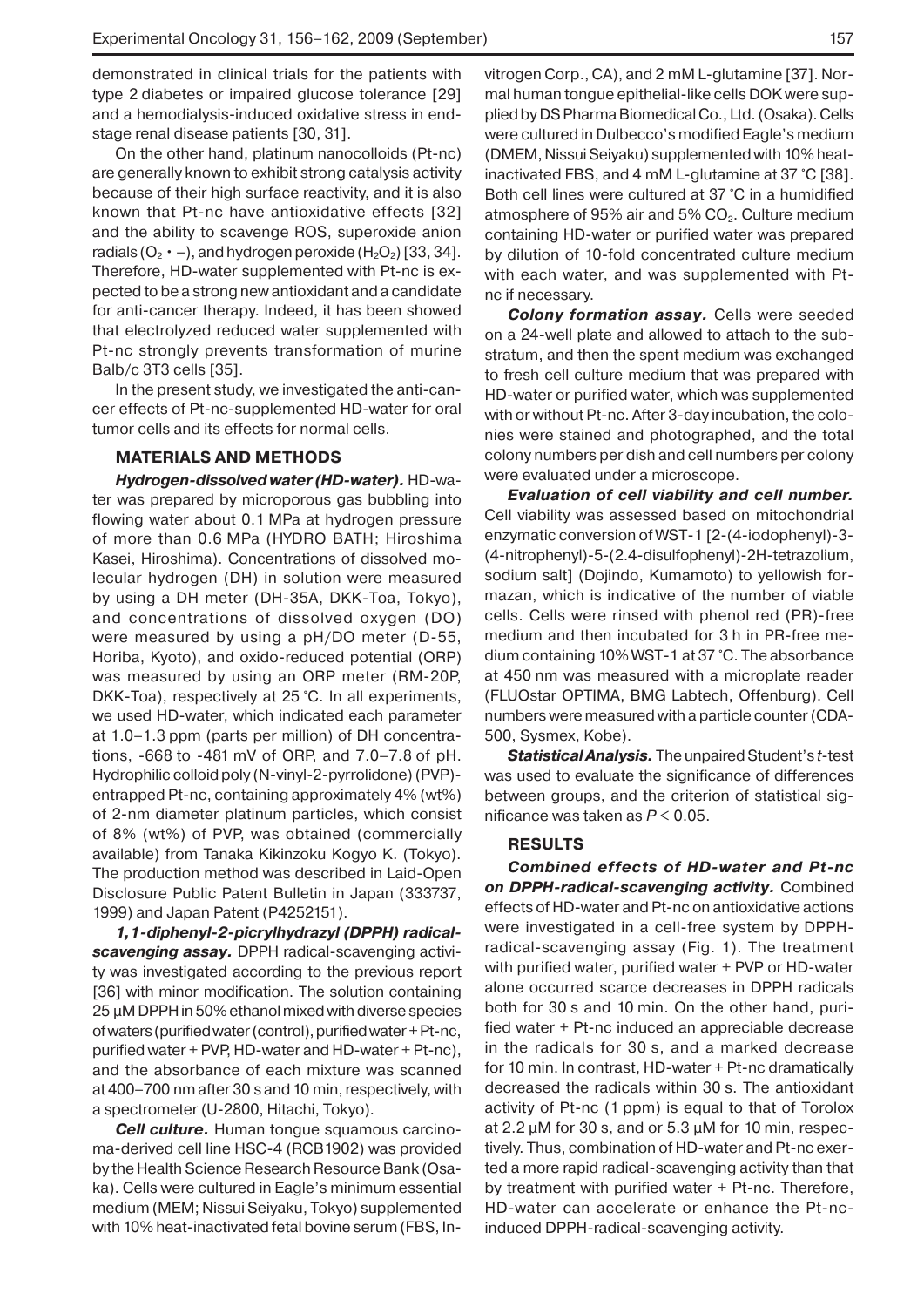

**Fig. 1.** Combined effects of HD-water and Pt-nc on DPPH-radical-scavenging activity. After mixing a solution of DPPH radicals and diverse species of waters: purified water (control), purified water + PVP (2 ppm), purified water + Pt-nc (1 ppm), HD-water, HD-water + PVP(2 ppm), and HD-water + Pt-nc (1 ppm). The absorbance was measured at 30 s and 10 min. DPPH gives a strong absorption around 520 nm. HPW — HD-water

*Repressive effects of concomitant administration with HD-water and Pt-nc on colony formation of tongue carcinoma cells HSC-4.* It was investigated whether concomitant administration with HD-water and Pt-nc could repress colony formation of human tongue carcinoma cells HSC-4. The colony number was not affected by purified water at any concentrations of Pt-nc, but it was significantly reduced by concomitant administration with HD-water and Pt-nc increasingly in a manner dependent on Pt-nc doses (Fig. 2, *a*, *b*). The repressive effects were nearly equal to those between two modes for Pt-nc-administration timings ("0 h" and "24 h"). Furthermore, a cell number per colony was substantially reduced upon the concomitant administration with HD-water and Pt-nc as compared with other treatments (Fig. 2, *c*). These results indicate that the concomitant administration with HD-water and Pt-nc exerted repressive effects against both colony formation and cell proliferation in HSC-4 cells.

*Effects of PVP on colony formation of HSC-4 cells.* The effects of PVP, which is a entrapping and protective polymer agent for Pt to form colloidal particles, on colony formation of HSC-4 cells were examined. The colony number was not affected by any concentrations of PVP regardless of combination with HD-water (Fig. 3). The results suggest that the Pt itself is quite important for the anti-cancer effects of concomitant administration with HD-water and Pt-nc.



**Fig. 2.** Effects of concomitant administration with HD-water and Pt-nc on colony formation of human tongue carcinoma cells HSC-4. Cells were seeded into Pt-nc (0–1 ppm)-containing cell culture medium prepared with HD-water or purified water at a density of 500 cells per well. After 3-day incubation, the colonies were stained and photographed. *a*, Morphological aspects of treated cells. The white and black scale bars indicate 500 µm and 50 µm, respectively. *b*, Total colony numbers were evaluated by counting the colonies which consisted of more than 8 cells per colony. Cells were treated with once at only 0 h (when they were seeded) (the upper figure) or twice at 0 h and 24 h after seeding (the lower figure), respectively. Significantly different from purified water: \**P* < 0.05, \*\**P* < 0.01. *c*, The distribution of cell numbers per colony was also evaluated for90 colonies under amicroscope. PW— purified water; HDW — HD-water; Average — an average cell numbers per colony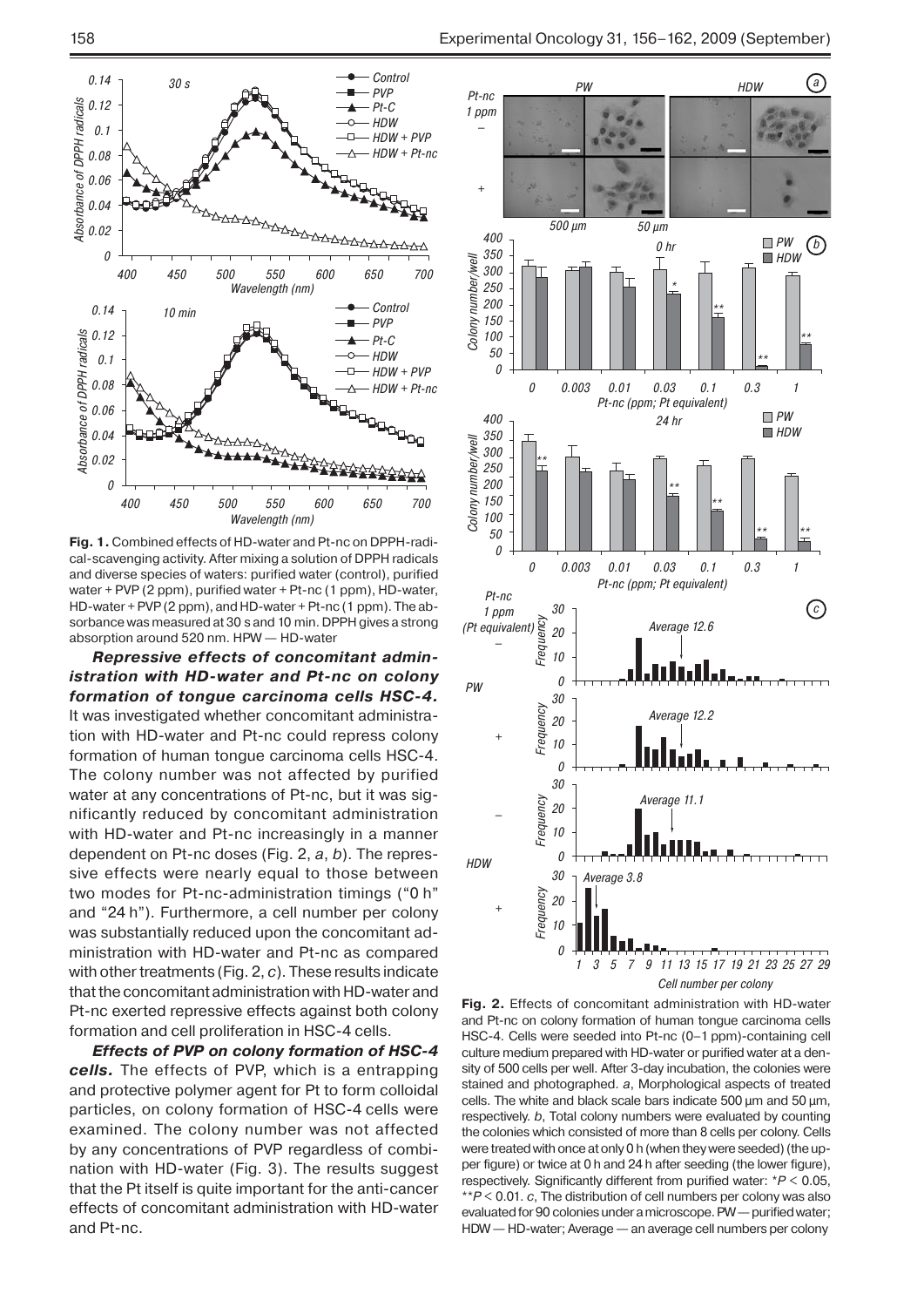

**Fig. 3.** Effects of PVP on colony formation of human tongue carcinoma cells HSC-4. Cells were seeded into PVP-containing cell culture medium prepared with HD-water or purified water at a density of 500 cells per well. After 3 days of incubation, the colonies were stained, and total colony numbers were evaluated by counting the colonies which consisted of more than 8 cells per colony. PW — purified water; HDW — HD-water

*Repressive effects of concomitant administration with HD-water and Pt-nc on colony formation of carcinoma cells preferentially over normal cells.* The effects of concomitant administration with HD-water and Pt-nc on colony formation of normal human tongue epithelial-like cells DOK were investigated. As shown in Fig. 4, the colony number was decreased to less than 5% of the maximum for HSC-4 cells by the concomitant administration with HD-water and Pt-nc at 0.3 ppm, whereas the number was scarcely affected for DOK cells. Thus, HD-water did not or scarcely affect the clonal growth of normal cells, but preferentially repressed proliferation of carcinoma cells even regardless of similar cell growth rates of DOK cells (a doubling time of approximately 24 h) and HSC-4 cells (approximately 24 h).

*Effects of concomitant administration with HD-water andPt-nc on cell growth of HSC-4 cells.*  In addition to effects on clonal growth, the inhibitory effects of HD-water on tumor population growth were also investigated. The cell-growth of HSC-4 cells was significantly inhibited by the concomitant administration with HD-water and Pt-nc as compared with purified water + Pt-nc (Fig. 5). The repressive effects were nearly equal to those between two modes for Pt-nc-administration timings (4 h and 24 h), and these results showed similar tendencies by two methods for evaluation (cell viability estimated by WST-1 assay and cell number by counting with a particle counter).

*Temporal changes of DH, ORP and pH in cell culture medium prepared with purified water or HD-water.* The temporal changes of DH, ORP, DO and pH in cell culture medium which was prepared with purified water or HD-water were examined, and effects of Pt-nc on their values were also investigated (Fig. 6). Although HD-water showed a high DH and low ORP, the DH value was immediately lowered, by mixing into the culture medium and the subsequent filtration with a 0.10-μm-pore filter, from approximately 1.0 to 0.3 ppm. Moreover, the DH values of culture medium that was produced by HD-water, were much higher than by purified water,

and decreased in a time-dependent manner, and they finally reached a level equal to that of purified water at 4 h after preparation. On the other hand, the addition of Pt-nc decreased the DH values in a dosedependent manner more markedly than for HD-water alone. The addition of Pt-nc increased the ORP values in a dose-dependent manner more markedly than for HD-water alone. The DO values of HD-water were lower than those of purified water, but the effects of Pt-nc addition were not clear. The pH values scarcely changed and kept physiological levels around pH 7.3–7.9 for 4 h.



**Fig. 4.** Differential effects of HD-water on colony formation of human tongue carcinoma cells HSC-4 and normal human tongue epithelial-like cells DOK. Cells were seeded into Pt-nc containing cell culture medium prepared with HD-water or purified water at a density of 500 cells per well. After 3-days of incubation, the colonies were stained, photographed. *a*, Morphological aspects of treated cells. The white and black scale bars indicate 500 µm and 50 µm, respectively. *b*, Total colony numbers were evaluated by counting the colonies which consisted of more than 8 cells per colony. Significantly different from 0 ppm of PW or HDW, respectively: \**P* < 0.05, \*\**P* < 0.01. PW — purified water; HDW — HD-water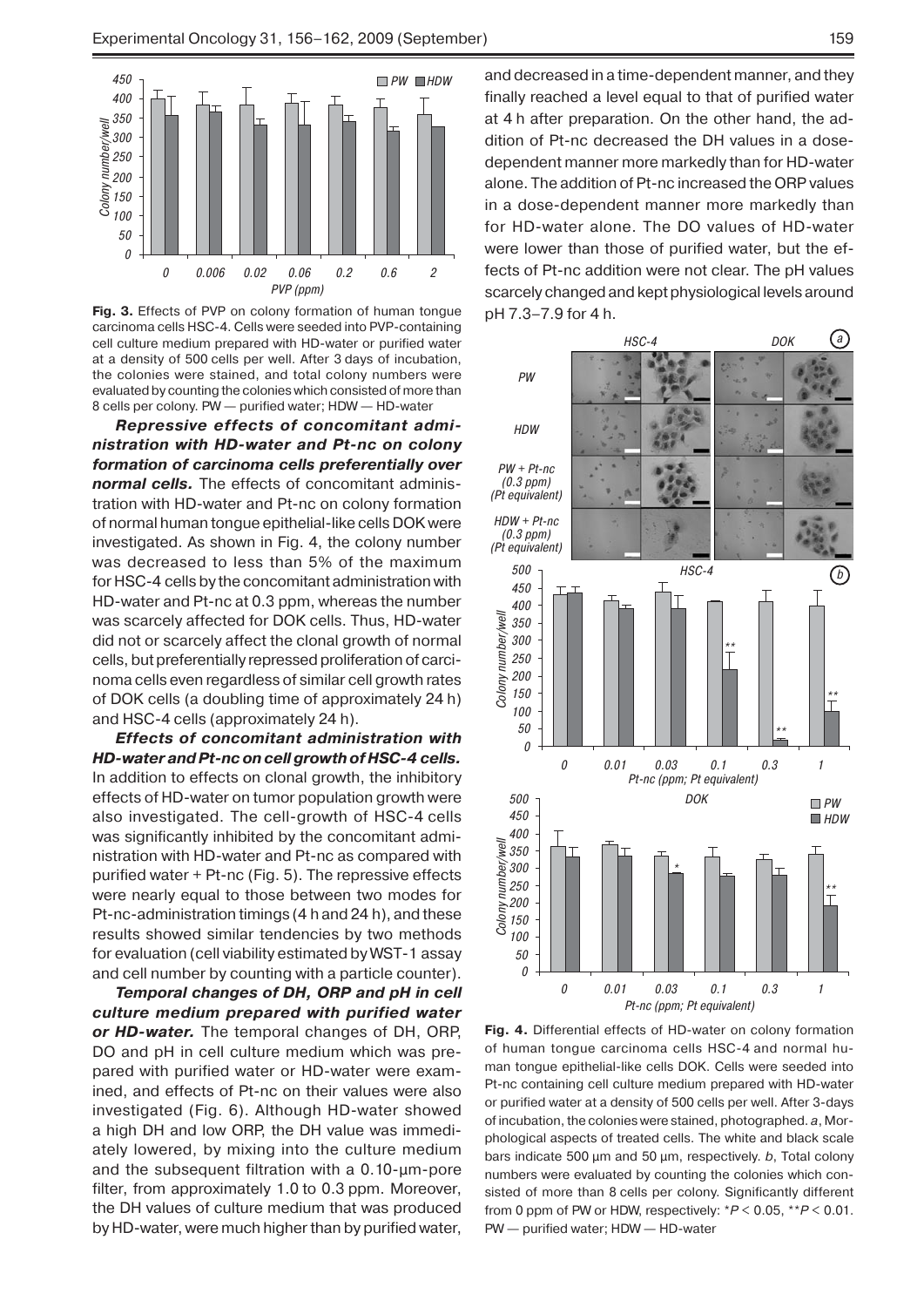

**Fig. 5.** Effects of concomitant administration with HD-water and Pt-nc on cell growth of human tongue carcinoma cells HSC-4. Cells were seeded at a density of  $1.2 \times 10^4$  cells per well in a 24well plate. After 4 or 24-h incubation, the medium was exchanged to Pt-nc containing cell culture medium prepared with HD-water or purified water. After 24-h incubation, the cell-growth ratio was assessed by the WST-1 assay and counting cell number, respectively. Significantly different from purified water: \**P*< 0.05, \*\**P* < 0.01. PW — purified water; HDW — HD-water

## **DISCUSSION**

In the present study, we investigated the combined effects of HD-water and Pt-nc on human oral tumor cell growth, and their effects on normal cells derived in common from human tongue. Our data showed the repressive effects against both colony formation andcell proliferation inHSC-4 cells were exerted bythecombination of HD-water and Pt-nc, but not purified water alone, purified water + Pt-nc, HD-water alone or HD-water + PVP (see Fig. 2, 3). These results suggest that Pt-nc-supplemented HD-water plays a quite important role for the anti-cancer effects. Furthermore, the treatment of Pt-nc-supplemented HD-water exerted the preferred prevention against colony formation and cell proliferation of carcinoma cells over normal cells (see Fig. 4). In addition to inhibitory effects of Pt-nc-supplemented HD-water on colony formation which of carcinoma cells, correspond to "clonal growth" immediately after formation of a single cancerous or mutated cell, Pt-nc-supplemented HD-water wasfurthermore demonstrated toinhibit also "massive growth" asacancer cell population as shown in Fig. 5, which corresponds to an early stage of cancer progression. Though the inhibitory effects on "massive growth" were comparatively weaker than those on"clonal growth" (seeFig.2–5), these results suggest that the decrease in anti-cancer effects is due to either the enhancement of cellular resistance against hydorogen and Pt-nc or reduction of the accessibilities of hydorogen and Pt-nc because of prevention by the decrease in cellular superificial area accompanied with cellular growth and the subsequent increase in cell density.



**Fig. 6.** Temporal changes ofDH, ORP, DOandpHincell culture medium prepared with HD-water or purified water and their dependency on the presence or absence of Pt-nc. After preparation of each medium, they were incubated at 37 °C in a humidified atmosphere of 95% air and 5% CO<sub>2</sub>. Then, the parameters were measured at the indicated time points. PW — purified water; HDW — HD-water

The anti-cancer effects of Pt-nc-supplemented HDwater are suspected to be due to their antioxidant activity, because ROS are related to diverse abilities of cancer cells [1–12]. This is supported by the results that HD-water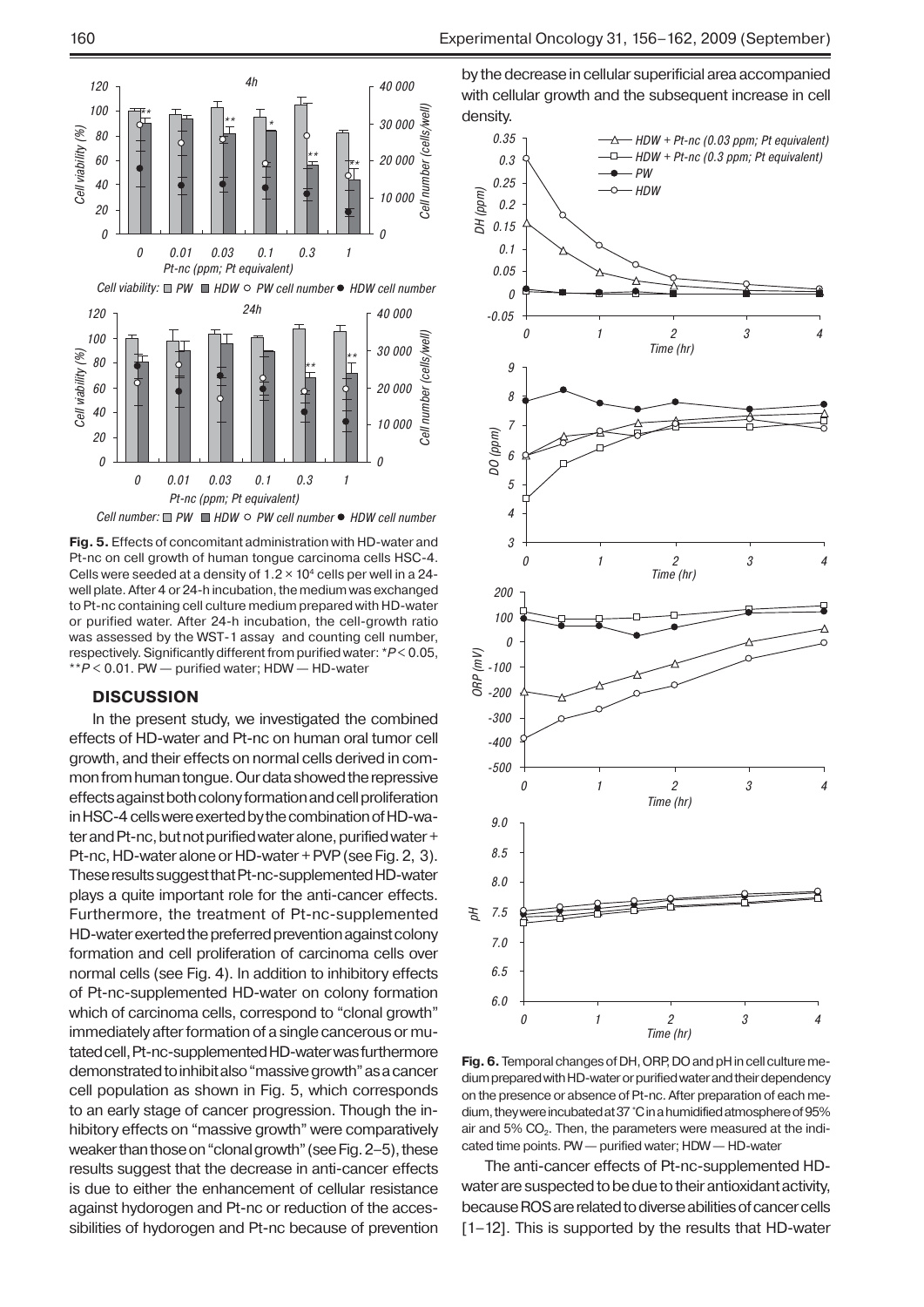could accelerate or enhance the Pt-nc-induced radical scavenging activity (see Fig. 1). Many studies suggested that HD-water possessed the antioxidant activity [13, 16–19], but our results showed that anti-cancer effects were insufficient only with HD-water. Tworeasons areable to be considered as the causes of these results. As the first reason, the DH values of HD-water in our experiments were low as compared with those in other reports. In our experiments, the DH values markedly decreased immediately after mixing with cell culture medium, and they are rapidly decreased in a time-dependent manner as shown inFig.6. Itwasdemonstrated that DHlevels arerelated with an antioxidant effect [13]. Consequently, the treatment with HD-water alone could not show an excellent antioxidant activity, and could not necessarily exert sufficient anti-cancer effects in our experiments. And the second reason is the co-existence of Pt. There is a possibility that the nature of DH-water may vary according to diverse principle in the methods for the production of HD-water (byelectrolysis, dissolved hydrogen under high pressure, or magnesium addition to water). It was assumed that a trace of Pt nanoclusters existed in electrolyzed reduced water by releasing from the Pt-coated electrodes during electrolysis [39]. Since it is well known that metal clusters (such as Pt) can act as catalysts for reductive reactions in aqueous solutions, it is presumed that the HD-water produced by electrolysis contains a trace amount of Pt which helps the antioxidant activity of HD-water. However, there is a few possibility that Pt exists in the HD-water produced by hydrogen bubbling. Therefore, it seems that the HD-water in our experiments could not exert the anticancer effects by itself alone. Taken together, although HD-water alone could not exert sufficient anti-cancer effects as compared with previous reports, our results might be able to be explained by the DH values of HDwater or the differences in the methods for the production of HD-water. These hypotheses coincide with our results that the anti-cancer effects were achieved by the coexistence of Pt-nc in spite of low DH values. These results also showed a possibility that the addition of Pt-nc into HD-water can overcome its instability as the weak points, and can enhance its antioxidant activities. Consequently, the DH-water has still potentials for the improvement and augmentation of the anti-cancer activities by finding the way to elevate and keep DH values at higher levels.

Synthesized Pt nanoparticles (nps) of 2 nm or less atadiameter candisperse inaqueous solutions foralong time and function as efficient catalysts to convert hydrogen molecules to atomic hydrogens on the surface of Pt metal [35, 40]. Some reports assumed that the atomic hydrogen scavenge ROS, and therefore, we also postulate that atomic hydrogen, which generated on the surface of Pt, may be related with anti-cancer effects in our experiments. The decrease in DH values by the addition of Pt-nc (see Fig. 6) might be attributed to the catalytic action of Pt. Moreover, we revealed that palladium-PVP, which is another catalyst for hydrogen molecules, also showed the similar anti-cancer effects (data not shown). These assumptions are consistent with our results that the anticancer effects were endowed byHD-water supplemented with Pt-nc but not by HD-water or Pt-nc individually.

Recently, it has been showed that electrolyzed reduced water supplemented with Pt nanoparticles strongly prevents transformation of murine Balb/c 3T3 cells [35]. In this report, it was postulated that Pt nanoparticles and hydrogen molecules were incorporated into cells, molecular hydrogen is converted to atomic hydrogen on the surface of Pt nanoparticles, and atomic hydrogen or electrons on the surface of Pt nanoparticles scavenge intracellular ROS. Moreover, they suggested that the decrease in ROS generation changed biochemical signaling pathways via redox-sensitive molecules like AP-1 and NF-κB, interrupting the cascade pathway, which may promote cell transformation [41]. Their hypothesis is considered to be applied to our results that anti-cancer effects were achieved by the addition of Pt-nc into HD-water. Therefore, we presume that the anti-cancer effects of Pt-nc-supplemented HD-water on human cancer cells are achieved through its antioxidant activity. Moreover, augmentation of this antioxidant activity of Pt-nc-supplemented HD-water may become a reinforcing tool useful for certain types of anticancer therapy such as radiotherapy or certain anti-cancer drugs which are concerned with ROS-induced cytotoxicities [42]. On the other hand, although we have not compare HD-water plus Pt-nc with some traditional Pt drugs, we think that the anticancer mechanism of HDwater with Pt-nc is different from the traditional Pt drugs such as DNA synthesis inhibitor cisplatin, because it is reported that cisplatin induces toxic affects via generation ofreactive oxygen species [42]. However, we also think that a comparison with traditional Pt drugs is interesting and is worthwhile to try in a future experiment.

The present study demonstrates that Pt-nc-supplemented HD-water exerts a more prompt antioxidant action and preferentially inhibited clonal-growth of human tongue carcinoma cells over that of the corresponding normal cells. Therefore, Pt-nc-supplemented HD-water is expected to become a useful tool for clinical application to anti-cancer therapy, and the further in vivo studies are necessary for clinical applications.

#### **ACKNOWLEDGEMENTS**

The authors thank Ms. Haruko Mimura and Ms. Hiroe Masaki for their technical assistance.

#### **REFERENCES**

1. **Szatrowski TP, Nathan CF.** Production of large amounts of hydrogen peroxide by human tumor cells. Cancer Res 1991; **51**: 794–8.

2. **Behrend L, Henderson G, Zwacka RM.** Reactive oxygen species in oncogenic transformation. Biochem Soc Trans 2003; **31**: 1441–4.

3. **Amstad P, Crawford D, Muehlematter D,** *et al.* Oxidants stress induces the proto-oncogenes, C-fos and Cmyc in mouse epidermal cells. Bull Cancer 1990; **77**: 501–2.

4. Storz P. Reactive oxygen species in tumor progression. Frontiers in Bioscience 2005; **10**: 1881–96.

5. **Zhang G, Miura Y, Yagasaki K.** Suppression of adhesion and invasion of hepatoma cells in culture by tea compounds through antioxidative activity. Cancer Lett 2000; **159**: 169–73.